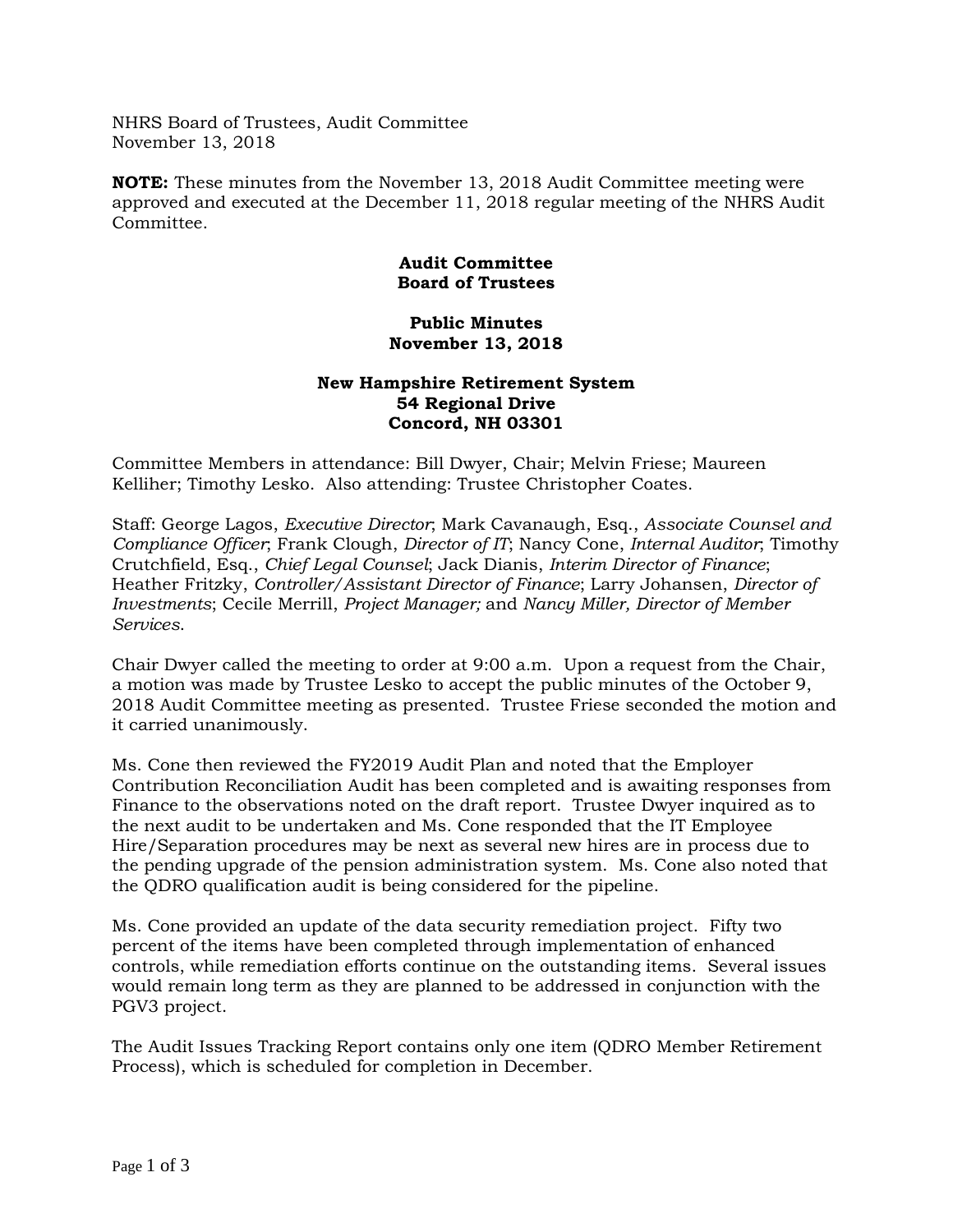Mr. Crutchfield then presented the FY2018 Annual Code of Ethics Report Card that has been implemented for the last twelve years as a best practice. The survey is sent to all service providers (including investment managers), current and former Trustees, Independent Investment Committee members, and NHRS employees. Responses were received from eighty-five of eighty-eight service providers, and one of the three nonrespondents no longer provides services to NHRS. Mr. Crutchfield indicated that all respondents stated that they are in compliance with the NHRS Code of Conduct, no exceptions were noted, and that all of these outcomes are in line with recent years. Trustee Dwyer inquired as to the process. Mr. Crutchfield responded that the Executive Assistant sends out the first and second requests. If no response is received, Mr. Crutchfield sends out subsequent requests to the non-investment providers and Mr. Johansen contacts the investment providers.

Upon a request from the Chair, a motion was made by Trustee Kelliher to recommend the Ethics Report Card to the full Board for approval. Trustee Lesko seconded the motion and it carried unanimously.

Mr. Dianis provided an update on the FY2018 external audit. The auditors, Plante Moran, were onsite most of October and have completed their fieldwork. They expect to sign-off on the audit with an "unmodified" opinion on November 14, 2018, which is much earlier than previous years, and there will not be a Management Letter. The auditors are required to make certain communications to the Committee and will attend the December 11, 2018 Audit Committee meeting to present the audit and review the Comprehensive Annual Financial Report (CAFR). It is anticipated that the two Partners in charge of the NHRS audit, along with the Audit Manager, will attend. Trustee Dwyer indicated that the Committee will have an opportunity to meet privately with the Auditors and will vote to accept the CAFR and recommend its acceptance and release to the full Board at the December meeting. Mr. Dianis noted that the Plante Moran team was very professional and performed their audit efficiently, which is noteworthy since this was their first year working with NHRS. Mr. Johansen agreed that the same was true with respect to the audit of the system's nonmarketable/alternative investments in particular.

Ms. Merrill provided an update regarding the PGV3 project. She discussed staffing progress, LRS contract review, and space planning for current and long-term space needs during the project. LRS has provided responses to NHRS comments on the contract and Statement of Work and those documents are being reviewed. LRS will be providing a demo of PGV3 at an all staff meeting in December. Process workflows for Member Services are completed and one remains for Finance. Thirty-five data conversion issues were identified, thirty-four have been closed, and the remaining item is in process.

Mr. Lagos noted that the initial decision to utilize subscription licensing, the cost of which is spread out over the life of PGV3 at NHRS, as opposed to the perpetual licensing, whereby the cost is paid up front, is being reviewed. Further analysis indicates that subscription licensing would be more expensive assuming a longer term of use of 15 years versus 10. Also, LRS does not appear to have any other clients utilizing the subscription model, nor is there another platform in development to succeed PGV3. Given that NHRS has been using PGV2 for fifteen years and will most likely use PGV3 for at least fifteen years, it may be more cost effective to select the